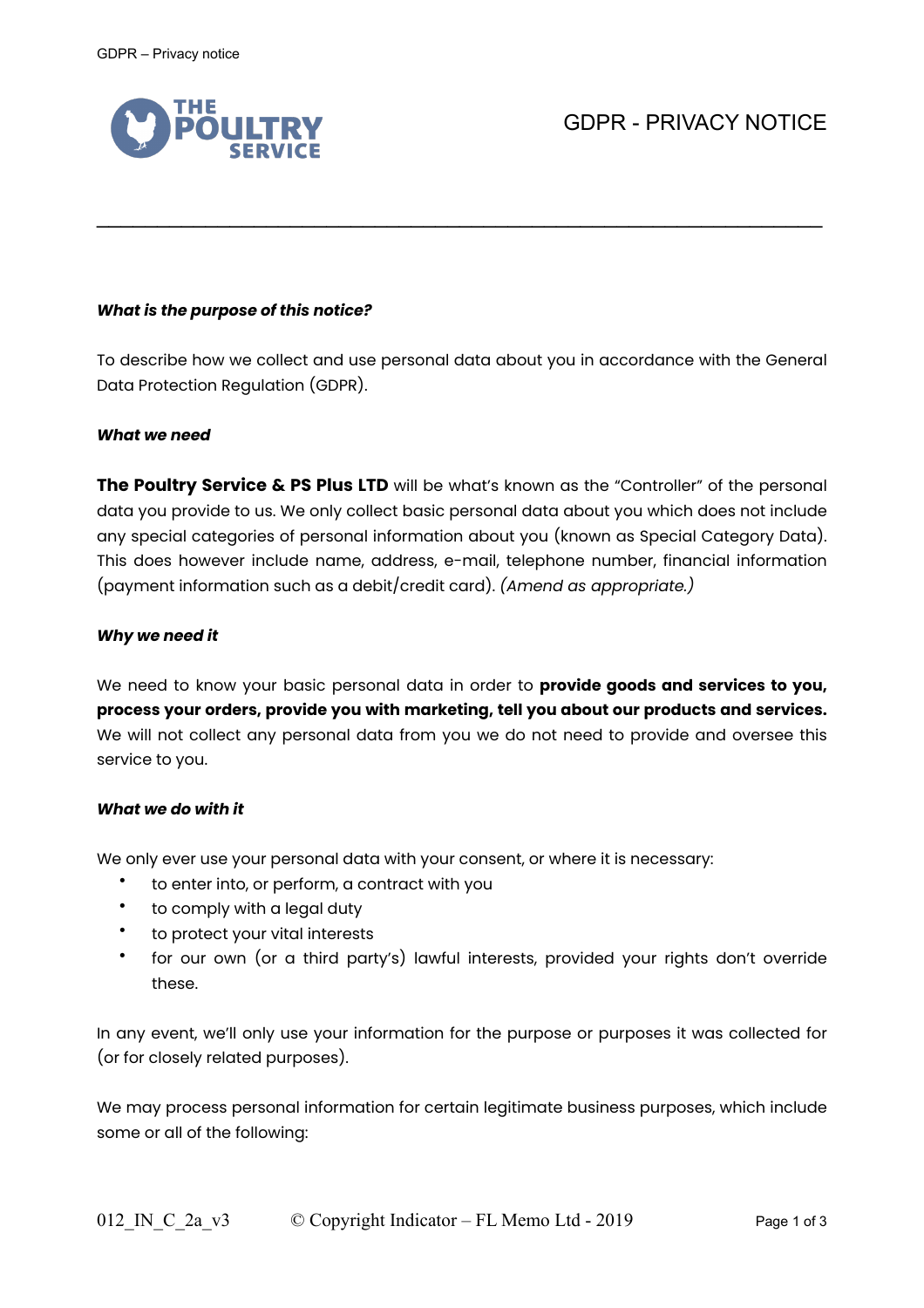- where the processing enables us to enhance, modify, personalise or otherwise improve our services/communications for the benefit of our customers
- to identify and prevent fraud
- to enhance the security of our network and information systems
- to better understand how people interact with our websites
- to provide postal communications which we think will be of interest to you
- to determine the effectiveness of promotional campaigns and advertising.

Whenever we process data for these purposes we will ensure that we always keep your personal data rights in high regard and take account of these rights at all times.

When we process your personal data for our legitimate interests, we will make sure that we consider and balance any potential impact on you (both positive and negative), and your rights under data protection laws. Our legitimate business interests do not automatically override your interests - we will not use your personal data for activities where our interests are overridden by the impact on you (unless we have your consent or are otherwise required or permitted to by law). You have the right to object to this processing if you wish, and if you wish to do so please click here *(add link)*. Please bear in mind that if you object this may affect our ability to carry out tasks above for your benefit.

### *Where we keep it*

We are based in the UK and we store our data within the EU. Some organisations which provide services to us may transfer personal data outside of the EU, but we will only allow them to do if your data is adequately protected.

[For example, some of our systems use Microsoft products. As a US company, it may be that using their products result in personal data being transferred to or accessible from the US. However, we will allow this as we are certain personal data will still be adequately protected (as Microsoft is certified under the USA's Privacy Shield scheme).]

# *How long we keep it*

We will only use and store information for so long as it is required for the purposes it was collected for. How long information will be stored depends on the information in question and what it is being used for. For example, if you ask us not to send you marketing e-mails, we will stop storing your e-mails for marketing purposes (though we'll keep a record of your preference not to be e-mailed).

We continually review what information we hold and delete what is no longer required. We never store payment card information. We will not retain your data for any longer than necessary and the longest time that we will hold your data will be six years.

# *What are your rights?*